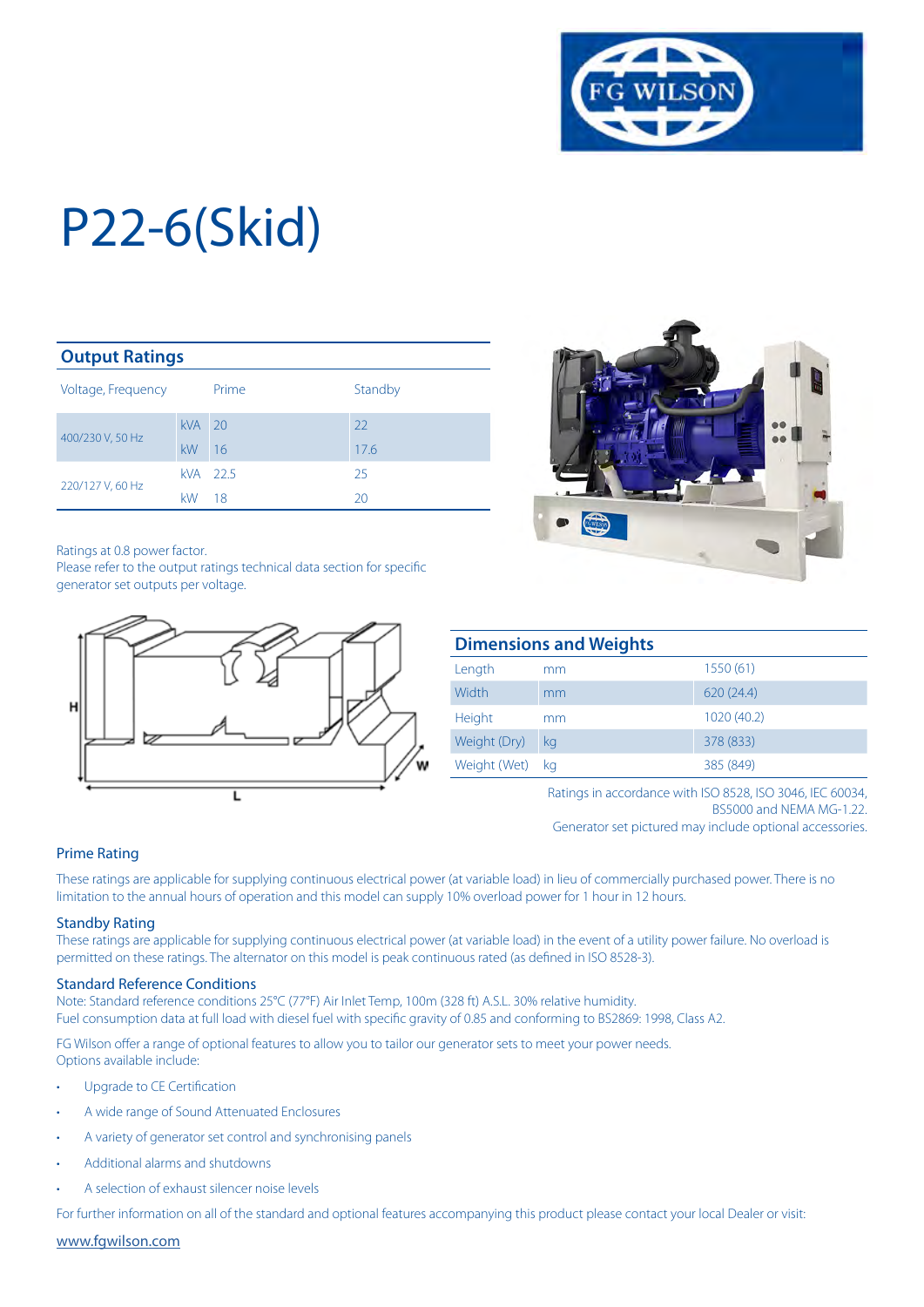

| <b>Ratings and Performance Data</b> |                             |                  |          |  |  |  |
|-------------------------------------|-----------------------------|------------------|----------|--|--|--|
| <b>Engine Make</b>                  |                             | Perkins          |          |  |  |  |
| Engine Model:                       |                             | 404D-22G         |          |  |  |  |
| <b>Alternator Make</b>              |                             | <b>FG Wilson</b> |          |  |  |  |
| <b>Alternator Model:</b>            |                             | FGL10060         |          |  |  |  |
| FG100<br>Control Panel:             |                             |                  |          |  |  |  |
| <b>Base Frame:</b>                  | Heavy Duty Fabricated Steel |                  |          |  |  |  |
| Circuit Breaker Type:               |                             | 3 Pole MCB       |          |  |  |  |
| Frequency:                          |                             | 50 HZ            | 60 HZ    |  |  |  |
| Engine Speed: RPM                   | rpm                         | 1500             | 1800     |  |  |  |
| <b>Fuel Tank Capacity:</b>          | litres (US gal)             |                  |          |  |  |  |
| <b>Fuel Consumption Prime</b>       | litres (US gal)/hr          | 5.2(1.4)         | 5.8(1.5) |  |  |  |
| <b>Fuel Consumption Standby</b>     | litres (US gal)/hr          | 5.9(1.6)         | 6.4(1.7) |  |  |  |

### **Engine Technical Data**

| No. of Cylinders                  |                                         | $\overline{4}$      |              |
|-----------------------------------|-----------------------------------------|---------------------|--------------|
| Alignment                         |                                         | <b>IN LINE</b>      |              |
| Cycle                             |                                         | <b>4 STROKE</b>     |              |
| <b>Bore</b>                       | $mm$ (in)                               | 84(3.3)             |              |
| Stroke                            | $mm$ (in)                               | 100(3.9)            |              |
| Induction                         |                                         | NATURALLY ASPIRATED |              |
| Cooling Method                    |                                         | <b>WATER</b>        |              |
| Governing Type                    |                                         | <b>MECHANICAL</b>   |              |
| <b>Governing Class</b>            |                                         | <b>ISO 8528</b>     |              |
| <b>Compression Ratio</b>          |                                         | 23.3:1              |              |
| Displacement                      | $L$ (cu. in)                            | 2.2(135.2)          |              |
| Moment of Inertia:                | kg m <sup>2</sup> (lb/in <sup>2</sup> ) | 2.724 (9308)        |              |
| Voltage                           |                                         | 12                  |              |
| Ground                            |                                         | Negative            |              |
| <b>Battery Charger Amps</b>       |                                         | 65                  |              |
| Engine Weight Dry                 | kg (lb)                                 | 242 (534)           |              |
| Engine Weight Wet                 | kg (lb)                                 | 251 (554)           |              |
|                                   |                                         |                     |              |
| <b>Engine Performance Data</b>    |                                         | <b>50 Hz</b>        | <b>60 Hz</b> |
| <b>Engine Speed</b>               | rpm                                     | 1500                | 1800         |
| <b>Gross Engine Power Prime</b>   | kW (hp)                                 | 18.7(25)            | 22(30)       |
| <b>Gross Engine Power Standby</b> | kW (hp)                                 | 20.6(28)            | 24.3(33)     |
| <b>BMEP Prime</b>                 | kPa (psi)                               | 675 (97.9)          | 662 (96)     |

BMEP Standby **KPa (psi)** 8743 (107.8) 743 (107.8)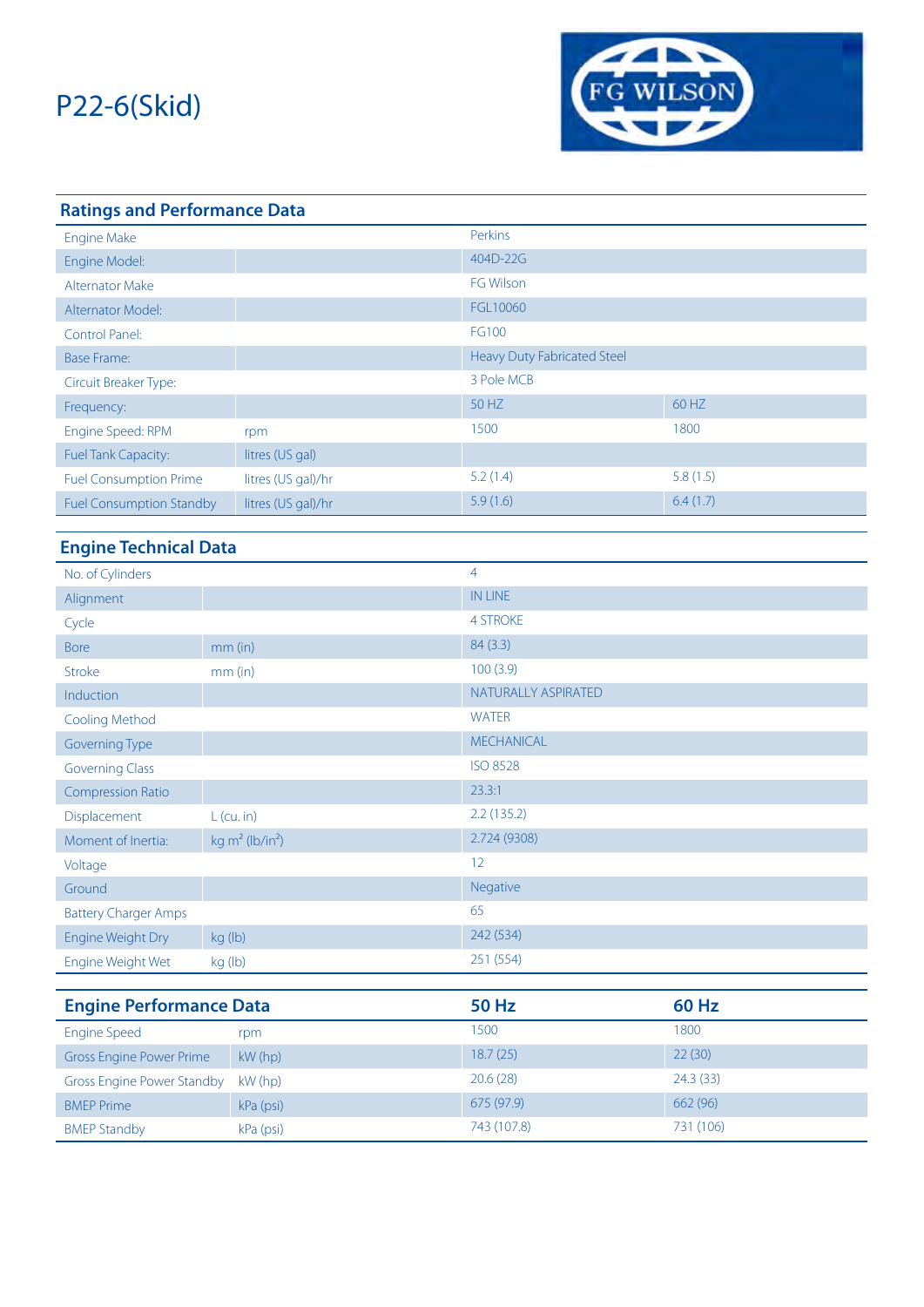

| <b>Fuel System</b>         |                    |            |                             |           |           |
|----------------------------|--------------------|------------|-----------------------------|-----------|-----------|
| Fuel Filter Type:          |                    |            | Replaceable Element         |           |           |
| Recommended Fuel:          |                    |            | Class A <sub>2</sub> Diesel |           |           |
| <b>Fuel Consumption at</b> |                    | 110 % Load | 100 % Load                  | 75 % Load | 50 % Load |
| 50 Hz Prime:               | I/hr (US gal/hr)   | 5.9(1.6)   | 5.2(1.4)                    | 3.9(1)    | 2.9(0.8)  |
| 50 Hz Standby              | $1/hr$ (US gal/hr) | ۰          | 5.9(1.6)                    | 4.3(1.1)  | 3(0.8)    |
| 60 Hz Prime                | I/hr (US gal/hr)   | 6.4(1.7)   | 5.8(1.5)                    | 4.5(1.2)  | 3.4(0.9)  |
| 60 Hz Standby              | I/hr (US gal/hr)   | ۰          | 6.4(1.7)                    | 4.9(1.3)  | 3.6(1)    |

(Based on diesel fuel with a specific gravity of 0.84 and conforming to BS2869, class A2

| <b>Air System</b>                          |                | <b>50 Hz</b> | <b>60 Hz</b>        |  |
|--------------------------------------------|----------------|--------------|---------------------|--|
| Air Filter Type:                           |                |              | Replaceable Element |  |
| <b>Combustion Air Flow Prime</b>           | $m3/min$ (cfm) | 1.5(51)      | 1.7(61)             |  |
| <b>Combustion Air Flow Standby</b>         | $m3/min$ (cfm) | 1.5(51)      | 1.7(61)             |  |
| Max. Combustion Air Intake Restriction     | kPa            | 3(12)        | 3(12)               |  |
|                                            |                |              |                     |  |
| <b>Cooling System</b>                      |                | <b>50 Hz</b> | <b>60 Hz</b>        |  |
| <b>Cooling System Capacity</b>             | (US gal)       | 6.5(1.7)     | 6.5(1.7)            |  |
| Water Pump Type:                           |                |              | Centrifugal         |  |
| Heat Rejected to Water & Lube Oil: Prime   | kW (Btu/min)   | 17 (967)     | 19.9 (1132)         |  |
| Heat Rejected to Water & Lube Oil: Standby | kW (Btu/min)   | 19.6 (1115)  | 22.2 (1262)         |  |
| Heat Radiation to Room*: Prime             | kW (Btu/min)   | 5.7(324)     | 6.8(387)            |  |
| Heat Radiation to Room*: Standby           | kW (Btu/min)   | 7.1(404)     | 7.5(264)            |  |
| Radiator Fan Load:                         | $kW$ (hp)      | 0.2(0.3)     | 0.4(0.5)            |  |
| <b>Radiator Cooling Airflow:</b>           | $m3/min$ (cfm) | 33 (1165)    | 41.4 (1462)         |  |
| External Restriction to Cooling Airflow:   | Pa (in H2O)    | 125(0.5)     | 125(0.5)            |  |

\*: Heat radiated from engine and alternator

Designed to operate in ambient conditions up to 50°C (122°F).

Contact your local FG Wilson Dealer for power ratings at specific site conditions.

| <b>Lubrication System</b>  |            |                    |  |  |  |
|----------------------------|------------|--------------------|--|--|--|
| Oil Filter Type:           |            | Spin-on, Full flow |  |  |  |
| <b>Total Oil Capacity:</b> | I(US gal)  | 10.6(2.8)          |  |  |  |
| Oil Pan Capacity:          | l (US gal) | 8.9(2.4)           |  |  |  |
| Oil Type:                  |            | API CH4 15W-40     |  |  |  |
| Oil Cooling Method:        |            | N/A                |  |  |  |

| <b>Exhaust System</b>            |                              | 50 Hz     | 60 Hz     |
|----------------------------------|------------------------------|-----------|-----------|
| Maximum Allowable Back Pressure: | kPa (in Hg)                  | 10.2(3)   | 10.2(3)   |
| Exhaust Gas Flow: Prime          | $m3/min$ (cfm)               | 3.6(129)  | 4.3(153)  |
| Exhaust Gas Flow: Standby        | $m3/min$ (cfm)               | 3.9(139)  | 4.8 (168) |
| Exhaust Gas Temperature: Prime   | $^{\circ}$ C ( $^{\circ}$ F) | 445 (833) | 440 (824) |
| Exhaust Gas Temperature: Standby | $^{\circ}$ C ( $^{\circ}$ F) | 505 (941) | 510 (950) |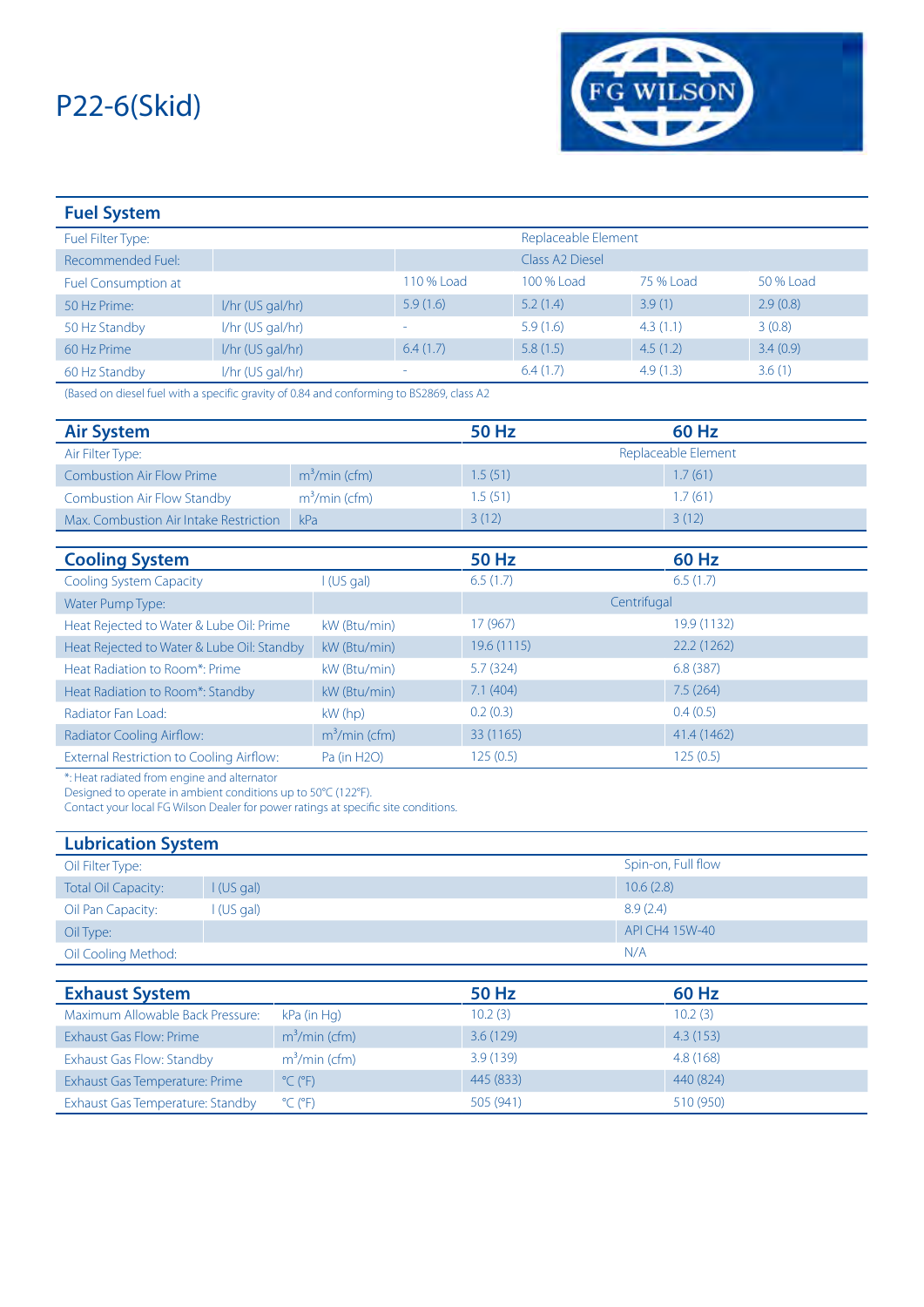

| <b>Alternator Physical Data</b>           |            |                |                |                |                  |                |
|-------------------------------------------|------------|----------------|----------------|----------------|------------------|----------------|
| No. of Bearings:                          |            |                |                |                | $\mathbf{1}$     |                |
| <b>Insulation Class:</b>                  |            |                |                |                | $\mathsf H$      |                |
| Winding Pitch:                            |            |                |                |                | 2/3              |                |
| <b>Winding Code</b>                       |            |                |                |                | 6S/6P            |                |
| Wires:                                    |            |                |                |                | 4                |                |
| <b>Ingress Protection Rating:</b>         |            |                |                |                | IP <sub>23</sub> |                |
| <b>Excitation System:</b>                 |            |                |                |                | <b>SHUNT</b>     |                |
| AVR Model:                                |            |                |                |                | R120             |                |
| dependant on voltage code selected        |            |                |                |                |                  |                |
| <b>Alternator Operating Data</b>          |            |                |                |                |                  |                |
| Overspeed: rpm                            |            |                |                |                | 2250             |                |
| Voltage Regulation: (Steady state)        |            | $\%$           |                |                | $+/- 0.5$        |                |
| Wave Form $NEMA = TIF$ :                  |            |                |                |                | 50               |                |
| Wave Form $IEC = THF$ :                   |            | %              |                |                | 2 <sup>1</sup>   |                |
| Total Harmonic content LL/LN:             |            | $\%$           |                |                | 3.5              |                |
| Radio Interference:                       |            |                |                |                | EN61000-6        |                |
| Radiant Heat: 50 Hz                       |            | kW (Btu/min)   | 2.7(154)       |                |                  |                |
| Radiant Heat: 60 Hz                       |            | kW (Btu/min)   |                |                | 2.9(165)         |                |
| <b>Alternator Performance Data 50 Hz:</b> |            |                |                |                |                  |                |
|                                           |            |                | 415/240 V      | 400/230 V      | 380/220V         |                |
| <b>Voltage Code</b>                       |            |                |                |                |                  |                |
|                                           |            |                |                |                |                  |                |
| Motor Starting Capability*                | <b>kVA</b> |                | 39             | 37             | 34               |                |
| Short Circuit Capacity**                  | %          |                | $\overline{0}$ | $\overline{0}$ | $\overline{0}$   | $\overline{0}$ |
| Reactances                                | Xd         |                | 1.8            | 1.938          | 2.147            |                |
|                                           | X'd        |                | 0.144          | 0.155          | 0.172            |                |
|                                           | X"d        |                | 0.078          | 0.078          | 0.086            |                |
|                                           |            |                |                |                |                  |                |
| <b>Alternator Performance Data 60 Hz</b>  |            |                |                |                |                  |                |
|                                           |            |                |                |                |                  |                |
| <b>Voltage Code</b>                       |            |                |                |                |                  | 220/127 V      |
| Motor Starting Capability*                | <b>kVA</b> |                |                |                |                  | 37             |
| Short Circuit Capacity**                  | $\%$       | $\overline{0}$ | $\mathbf 0$    | $\overline{0}$ | $\overline{0}$   | $\overline{0}$ |
| Reactances                                |            |                |                |                |                  | 2.162          |
|                                           |            |                |                |                |                  |                |
|                                           | Xd<br>X'd  |                |                |                |                  | 0.173          |
|                                           | X"d        |                |                |                |                  | 0.086          |

Reactances shown are applicable to prime ratings.

\*Based on 30% voltage dip at 0.6 power factor.

\*\* With optional independant excitation system (PMG / AUX winding)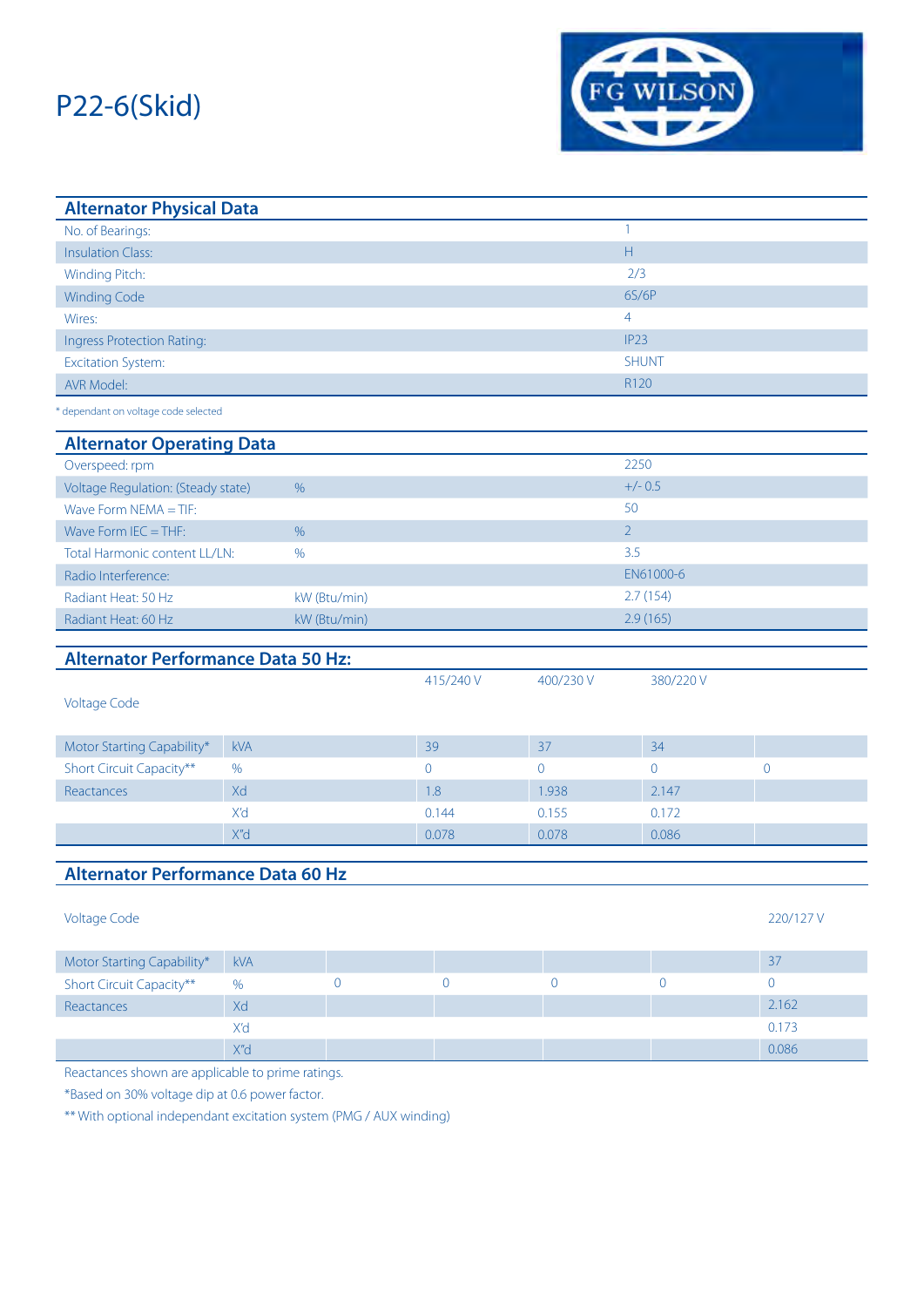

### **Output Ratings 50 Hz**

|                     | Prime      |           | Standby |      |
|---------------------|------------|-----------|---------|------|
| <b>Voltage Code</b> | <b>kVA</b> | <b>kW</b> | kVA     | kW   |
| 415/240V            | 20         | 16        | 22      | 17.6 |
| 400/230V            | 20         | 16        | 22      | 17.6 |
| 380/220V            | 20         | 16        | 22      | 17.6 |
| 230/115V            |            |           |         |      |
| 220/127V            |            |           |         |      |
| 220/110V            |            |           |         |      |
| 200/115V            |            |           |         |      |
| 240V                |            |           |         |      |
| 230V                |            |           |         |      |
| 220V                |            |           |         |      |

## **Output Ratings 60 Hz**

|                     | Prime |    | Standby |                        |
|---------------------|-------|----|---------|------------------------|
| <b>Voltage Code</b> | kVA   | kW | kVA     | $\mathsf{k}\mathsf{W}$ |
| 480/277V            |       |    |         |                        |
| 440/254V            |       |    |         |                        |
| 416/240V            |       |    |         |                        |
| 400/230V            |       |    |         |                        |
| 380/220V            |       |    |         |                        |
| 240/139V            |       |    |         |                        |
| 240/120V            |       |    |         |                        |
| 230/115V            |       |    |         |                        |
| 220/127V            | 22.5  | 18 | 25      | 20                     |
| 220/110V            |       |    |         |                        |
| 208/120V            |       |    |         |                        |
| 240/120             |       |    |         |                        |
| 220/110             |       |    |         |                        |